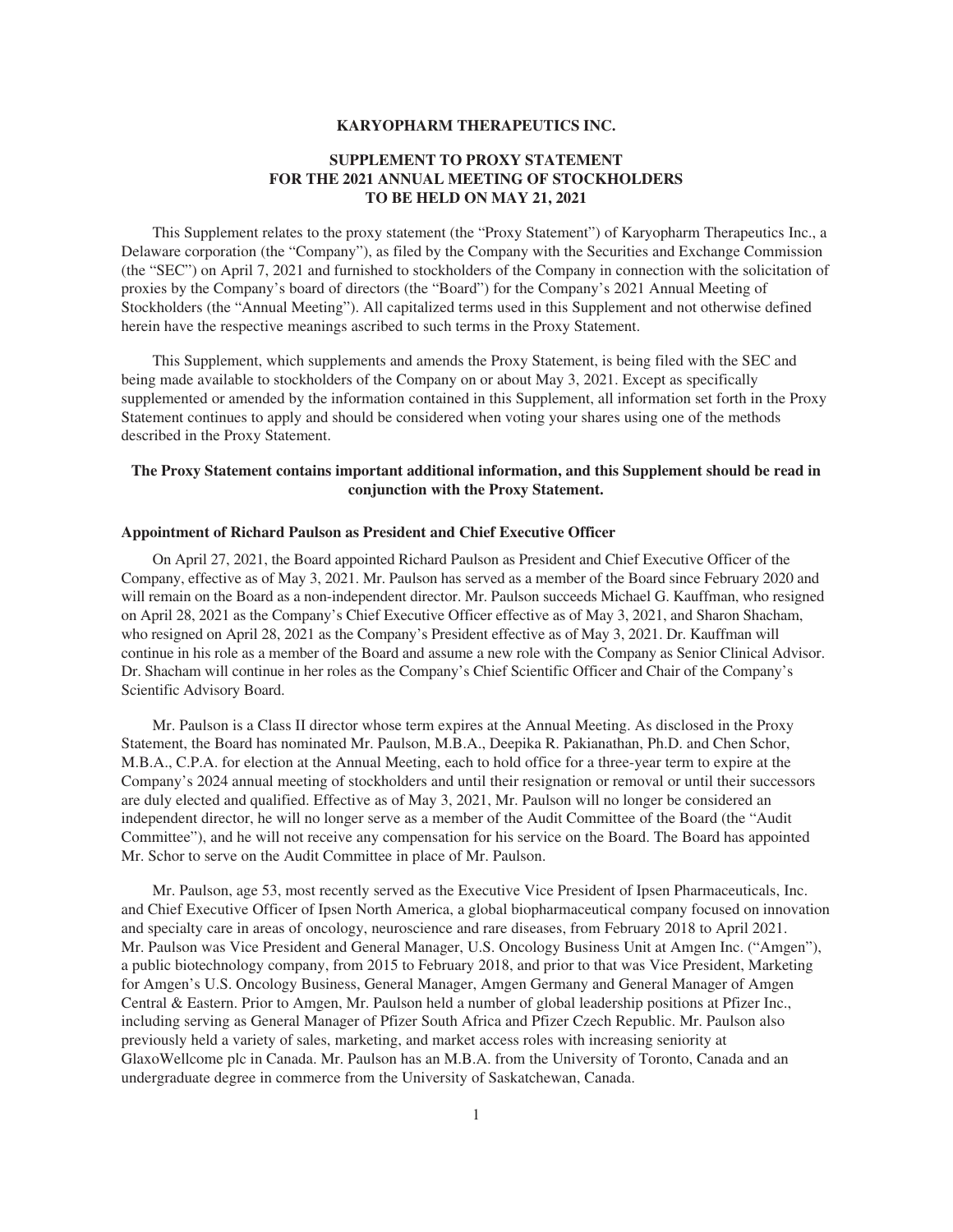There are no family relationships between Mr. Paulson and any director, executive officer or person nominated or chosen by the Company to become a director or executive officer of the Company. There are no transactions in which Mr. Paulson has an interest requiring disclosure under Item 404(a) of Regulation S-K.

### *Mr. Paulson's Compensation Arrangements*

In connection with his employment with the Company, pursuant to the terms of an offer letter dated April 28, 2021, (the "Offer Letter"), Mr. Paulson will receive an annual base salary of \$670,000 and a \$700,000 sign-on bonus payable in three separate payments of \$300,000 ("Milestone Payment 1"), \$200,000 ("Milestone Payment 2") and \$200,000 ("Milestone Payment 3") to be paid in the payroll period following May 3, 2021, May 3, 2022 and May 3, 2023 (each, a "Milestone Date"), respectively, contingent on Mr. Paulson's commencement of employment with the Company (with respect to Milestone Payment 1) and his continued employment through the applicable Milestone Date (with respect to Milestone Payment 2 and Milestone Payment 3). The Offer Letter provides that if Mr. Paulson's employment is terminated for Cause (as defined in the Offer Letter) or he resigns other than for Good Reason (as defined in the Offer Letter) prior to the one-year anniversary of each applicable Milestone Date or after the one-year anniversary but prior to the two-year anniversary of the applicable Milestone Date, he must repay 100% or 50%, respectively, of the net amount of the applicable Milestone Payment received in connection with such Milestone Date. Mr. Paulson is also eligible for an annual bonus at a target of 65% of his annualized base salary based solely on the Company's performance during the applicable calendar year. In addition, under the terms of the Offer Letter, Mr. Paulson will also be eligible to participate in all Company benefits available to other employees of the Company.

Pursuant to the terms of the Offer Letter, the Board granted to Mr. Paulson, effective as of May 3, 2021, (i) a stock option to purchase 559,800 shares of the Company's common stock, \$0.0001 par value per share (the "Common Stock"), with an exercise price equal to the closing price of the Common Stock, as reported by the Nasdaq Global Select Market, on May 3, 2021, and (ii) 373,200 restricted stock units ("RSUs"). The stock option will vest as to 25% of the shares underlying the stock option on the first anniversary of the grant date and then monthly thereafter until the fourth anniversary of the grant date. 25% of the total number of RSUs will vest on the one-year anniversary of the grant date and  $1/48<sup>th</sup>$  of the total number of RSUs will vest monthly thereafter.

The Offer Letter also provides that, if Mr. Paulson's employment is terminated without Cause or he resigns for Good Reason (other than within one year following the consummation of a Change in Control (as defined in the Offer Letter)), he will be entitled to receive the following severance benefits: (i) salary continuation for 18 months (the "Severance Period"); (ii) a lump sum payment of any unpaid Milestone Payments; (iii) a lump sum, pro-rated target bonus for the year in which the termination occurs; and (iv) an opportunity to enter into a consulting arrangement with the Company during which he will be compensated for services performed and any unvested equity awards granted by the Company will continue to vest. If Mr. Paulson's employment is terminated without Cause or he resigns for Good Reason within one year following the consummation of a Change in Control, he will, in lieu of the severance benefits described above, be entitled to receive the following severance benefits: (i) salary continuation for the Severance Period; (ii) a lump sum payment of any unpaid Milestone Payments; and (iii) an amount equal to 150% of his target annual bonus for the year in which the termination occurs. In addition, if in connection with the termination of Mr. Paulson's employment, he elects to continue his and his eligible dependents' participation in the Company's medical and dental benefit plans pursuant to the Consolidated Omnibus Budget Reconciliation Act of 1986 ("COBRA"), the Company will, as a severance benefit, pay the premiums to continue such coverage for the lesser of (i) the Severance Period and (ii) the end of the calendar month in which he becomes eligible to receive group health plan coverage under another employee benefit plan. Mr. Paulson's receipt of the severance benefits discussed in this paragraph is subject to Mr. Paulson's timely execution and non-revocation of a separation and release of claims agreement as described in the Offer Letter.

A complete copy of the Offer Letter has been filed as Exhibit 10.1 to the Form 8-K filed by the Company with the SEC on May 3, 2021.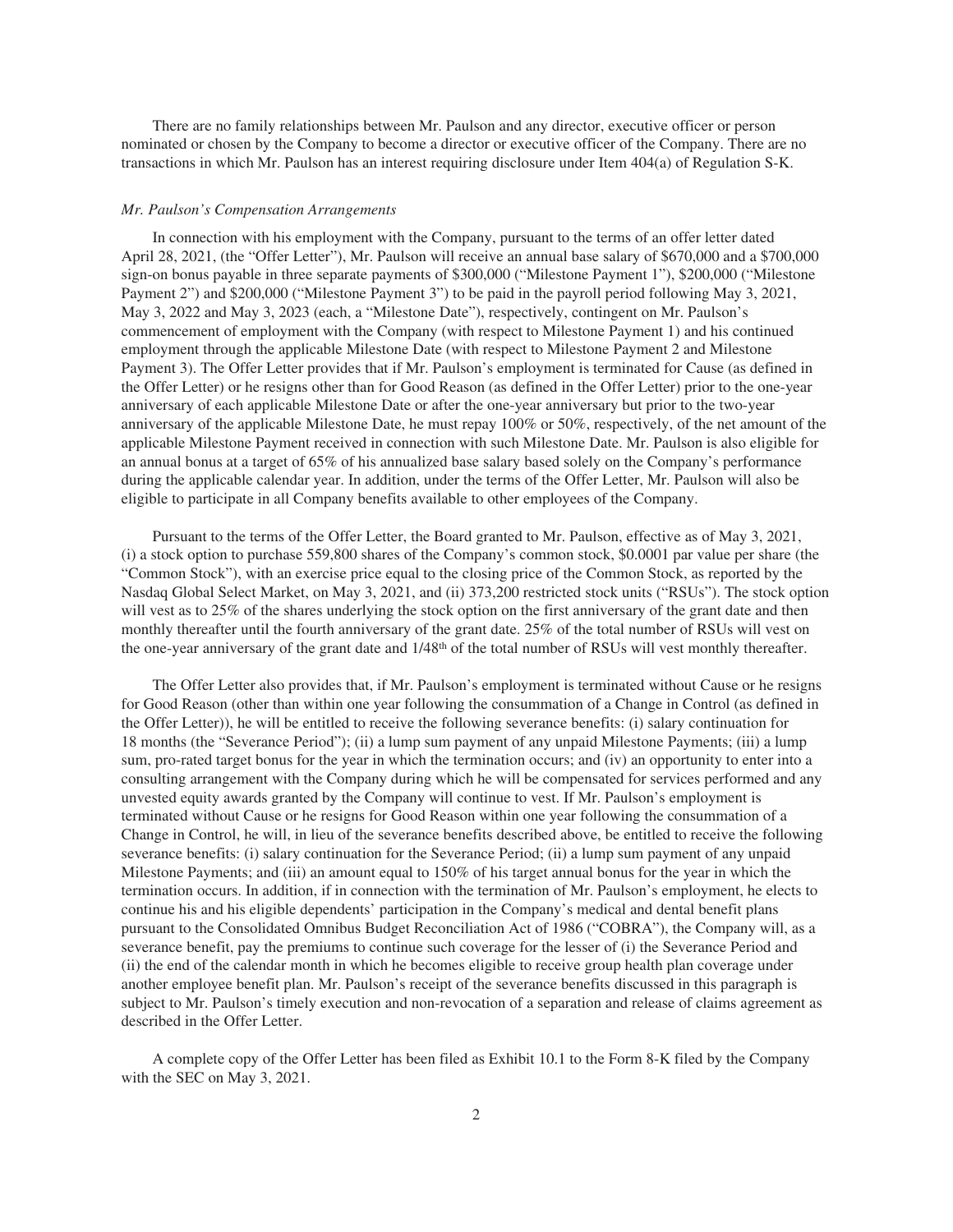## *Dr. Kauffman's Amended and Restated Letter Agreement*

On April 28, 2021, the Company entered into an amended and restated letter agreement, effective as of May 3, 2021, with Dr. Kauffman (the "Kauffman Agreement"). The Kauffman Agreement amends and restates the amended and restated letter agreement between Dr. Kauffman and the Company, dated as of August 28, 2020 and provides for Dr. Kauffman's employment as Senior Clinical Advisor. Pursuant to the Kauffman Agreement, Dr. Kauffman will be provided with an annual base salary of \$388,125 and an annual bonus target opportunity equal to 50% of his annual base salary based upon the achievement of certain performance goals and corporate milestones. He will also be eligible to receive annual equity grants in the Company's sole discretion and to participate in medical, retirement and other benefits that are made available to other executive level employees of the Company.

The Kauffman Agreement also provides that, if Dr. Kauffman's employment is terminated without Cause (as defined in the Kauffman Agreement) or he resigns for Good Reason (as defined in the Kauffman Agreement) on or before May 3, 2023 (other than within the twelve month period following a Change of Control (as defined in the Kauffman Agreement)), he will be entitled to receive severance pay in the form of salary continuation at the rate of \$646,875 per annum for the Severance Period. If Dr. Kauffman's employment is terminated without Cause or he resigns for Good Reason on or before May 3, 2023 and within the twelve month period following a Change of Control, he will, in lieu of the severance benefits described above, be entitled to receive the following severance benefits: (i) salary continuation at the rate of \$646,875 per annum for the Severance Period; and (ii) an amount equal to 150% of his target annual bonus for the year in which the termination occurs. In addition, if in connection with the termination of Dr. Kauffman's employment on or before May 3, 2023, he elects to continue his and his eligible dependents' participation in the Company's medical and dental benefit plans pursuant to COBRA, the Company will, as a severance benefit, pay the premiums to continue such coverage for the lesser of (i) the Severance Period and (ii) the end of the calendar month in which he becomes eligible to receive group health plan coverage under another employee benefit plan. If Dr. Kauffman's employment is terminated without Cause or he resigns for Good Reason after May 3, 2023, he will be entitled to severance pay in a lump sum in the amount of \$323,500. Dr. Kauffman's receipt of the severance benefits discussed in this paragraph is subject to Dr. Kauffman's timely execution and non-revocation of a separation and release of claims agreement as described in the Kauffman Agreement.

Pursuant to the Kauffman Agreement, Dr. Kauffman also surrendered all right, title and interest to portions of certain outstanding stock options for the purchase of 290,000 shares of Common Stock. Dr. Kauffman's remaining outstanding equity awards will continue to vest, provided that if the Company terminates his employment without Cause or he resigns for Good Reason on or prior to March 1, 2025, then any of the remaining unvested portions of such equity awards will become vested and exercisable and, if such awards are stock options, will remain exercisable until the earlier of March 1, 2026 and the expiration date of such stock option.

A complete copy of the Kauffman Agreement has been filed as Exhibit 10.2 to the Form 8-K filed by the Company with the SEC on May 3, 2021.

#### *Dr. Shacham's Amended and Restated Letter Agreement*

On April 28, 2021, the Company entered into an amended and restated letter agreement, effective as of May 3, 2021, with Dr. Shacham (the "Shacham Agreement"). The Shacham Agreement amends and restates the amended and restated letter agreement between Dr. Shacham and the Company, dated as of August 28, 2020 and provides for Dr. Shacham's continued employment as Chief Scientific Officer, the cessation of Dr. Shacham's direct management responsibilities beginning on January 1, 2022 (the "Transition Date") and her continuing service as Chair of the Company's Scientific Advisory Board through no earlier than January 1, 2024. Pursuant to the Shacham Agreement, Dr. Shacham will be provided with an annual base salary of \$499,905 for the remainder of 2021 and \$300,000 as of the Transition Date, and an annual bonus target opportunity equal to 50%